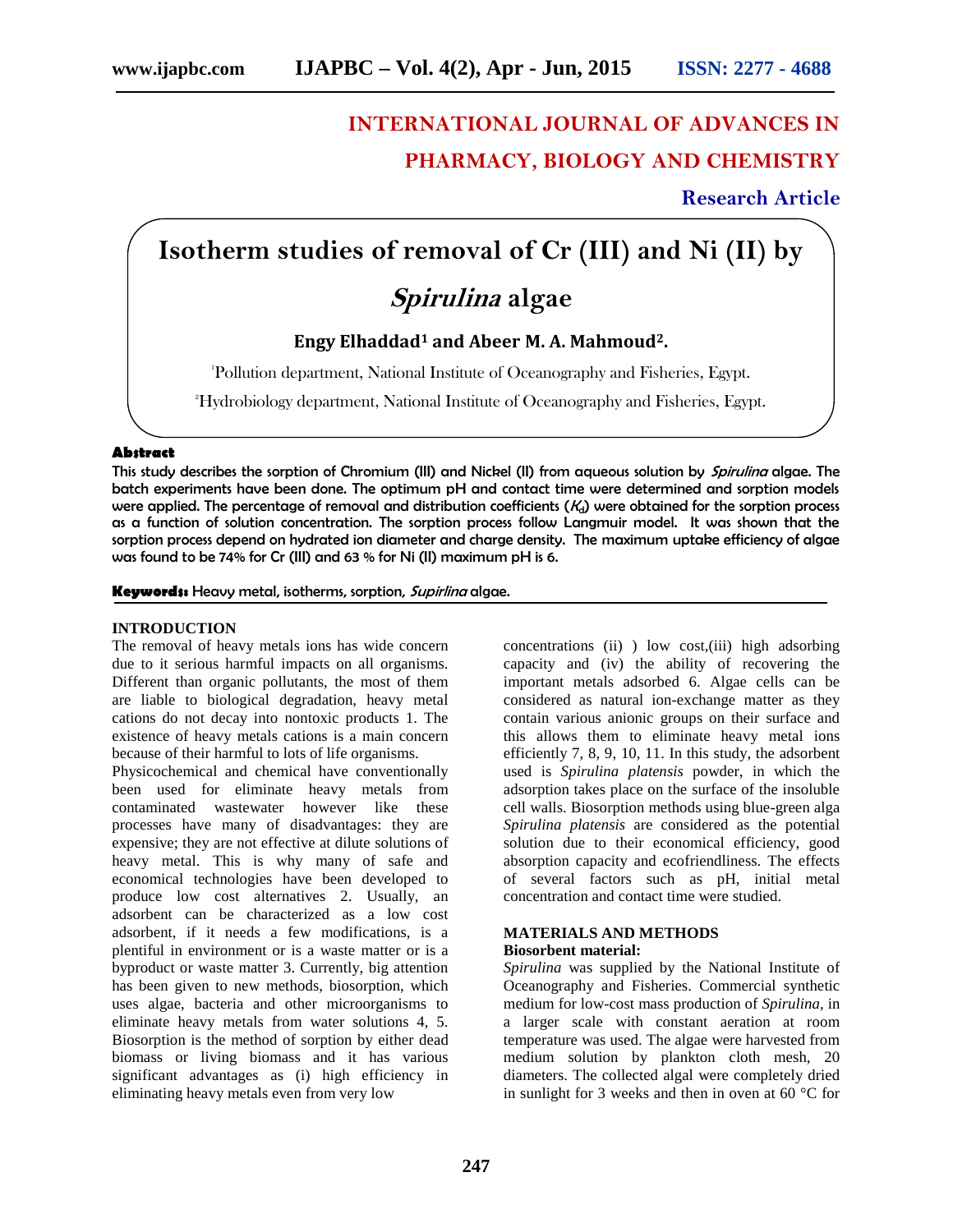1 week. The dried algae were ground using a domestic mixer. The sieved algae was treated by 0.1 M HCl for 4 h. After washing in distiled water the algal was dried at 70º C for 8 h.

#### **Chemicals and Biosorption experiments:**

Stock solutions of chromium trichloriede and nickel chloride were prepared. Five different concentrations of heavy metals with five different weights of dried algal cells at room temperature in a shaker were used. After 1 week, the contents were filtered and the filtrate was analyzed after proper dilutions using a flame Atomic Absorption.

Replicated blank controls were done and different heavy metal concentrations were placed in the bottles for all the metal concentration during the bioremoval efficiency (R) of the algae was considered as

$$
q = \frac{(C_i - C_e)}{m} * V(1)
$$

Where,  $q = Bioremoval efficiency$  (%),  $C_i = initial$ concentration of heavy metals.  $C_e$  equilibrium concentration of metals in aqueous solution (mg/L).

#### **RESULTS AND DISCUSSION Effect of PH:**

The pH value of equates solution was studied in range of 1 to 7, further than that were not made because precipitation of the metals as hydroxides would be probable to happen. The effect of pH on sorption of Cr and Ni is presented in Fig. 1. The graph shows that the sorption increases till pH 6 then it decreases.

When the metal dissolve in aqueous solution, the solubility of the metal ions substitutes some of the positive ions established in the active sites, and influences the degree of ionization of the adsorbate during the process. The pH of the solution has a great effect on the adsorption capacity of metals; adsorption capacity was a maximum when pH was 6 and decreased by either the raising or lowering of pH values

under the present range of experimental condition 12. At acidic medium, the metal ion removal was finite in lower pH, and this can be due to competition of the existence of  $H^+$  ions and the Cr (II) or Ni (II) ions on the adsorption sites 13. While the metal ion at high pH was tend to precipitate during hydrolysis.

#### **Effect of contact time:**

Time is one of the most important affective factors in all sorption system. Many researchers studied the effect of contact time on adsorption process 14. The effect of time on heavy metals solutions is seen in Fig.2. The sorption was studied for high concentration 100mg/l at different time (5, 10, 20, 30,

60, 80, 90 and 120 min). We can see that the maximum removal of heavy metals was attained at 40 min for Cr and 50 min for Ni.

#### **Sorption isotherms:**

There are many sorption isotherms express the equilibrium relation between sorbate and sorbents. Two sorption equations were used to fit the data Freundlich and Langmuir.

Langmuir

The Langmuir model is largely used in various sorption processes sorption supposes 15 that the sorption of heavy metals is a taking place on a monolayer homogenous surface, with no interaction between sorbed ions. The sorption occurs till a whole monolayer of sorbents is completed 16.

The Langmuir model can be expressed as

$$
q_e = q_m \left(\frac{bc_e}{1 + bc_e}\right) \qquad (2)
$$

The major parameters of the Langmuir equation, constants b and  $q_m$  can be obtained by a linerized form of the Langmuir equation:

$$
\frac{1}{q_e} = \frac{1}{b q_n c_e} + \frac{1}{q_n} \quad (3)
$$

Where,  $C_e$  is the equilibrium concentration (mg/l),  $q_m$ is the sorption capacity (mg/l) and b is the Langmuir constant related to the free sorption energy (l/mg). The plots of sorption  $(1/q_e)$  various the equilibrium concentrations  $(1/C_e)$  are shown in Fig. 3 and the linear isotherms,  $q_m$ , b and the coefficient of determinations are presented in (Table 1).

The sorption capacity which is related to complete monolayer coverage showed that the efficiency of sorption of *Spirulina* was  $Cr > Ni$ .  $R^2$  values obviously show that Langmuir model fit the data very well.

Freundlich isotherm

Usually the Freundlich sorption isotherm fits the sorption data over a broad range of concentrations. This model provides an explanation including the heterogeneity of the surface and the exponential distribution of active binding sites beside to their energies 17. The Freundlich isotherm is an empirical equation of sorption on a heterogeneous surface, can be determined by the flowing equation

$$
q_e = K_d C_e^{1/n} \quad (4)
$$

This equation can be linearized to determine the characteristics of Freundlich model as the following form

$$
ln q_e = ln K_d + \frac{1}{n} ln C_e \tag{5}
$$

The Freundlich adsorption isotherms were also applied to the removal of Cr and Ni, since the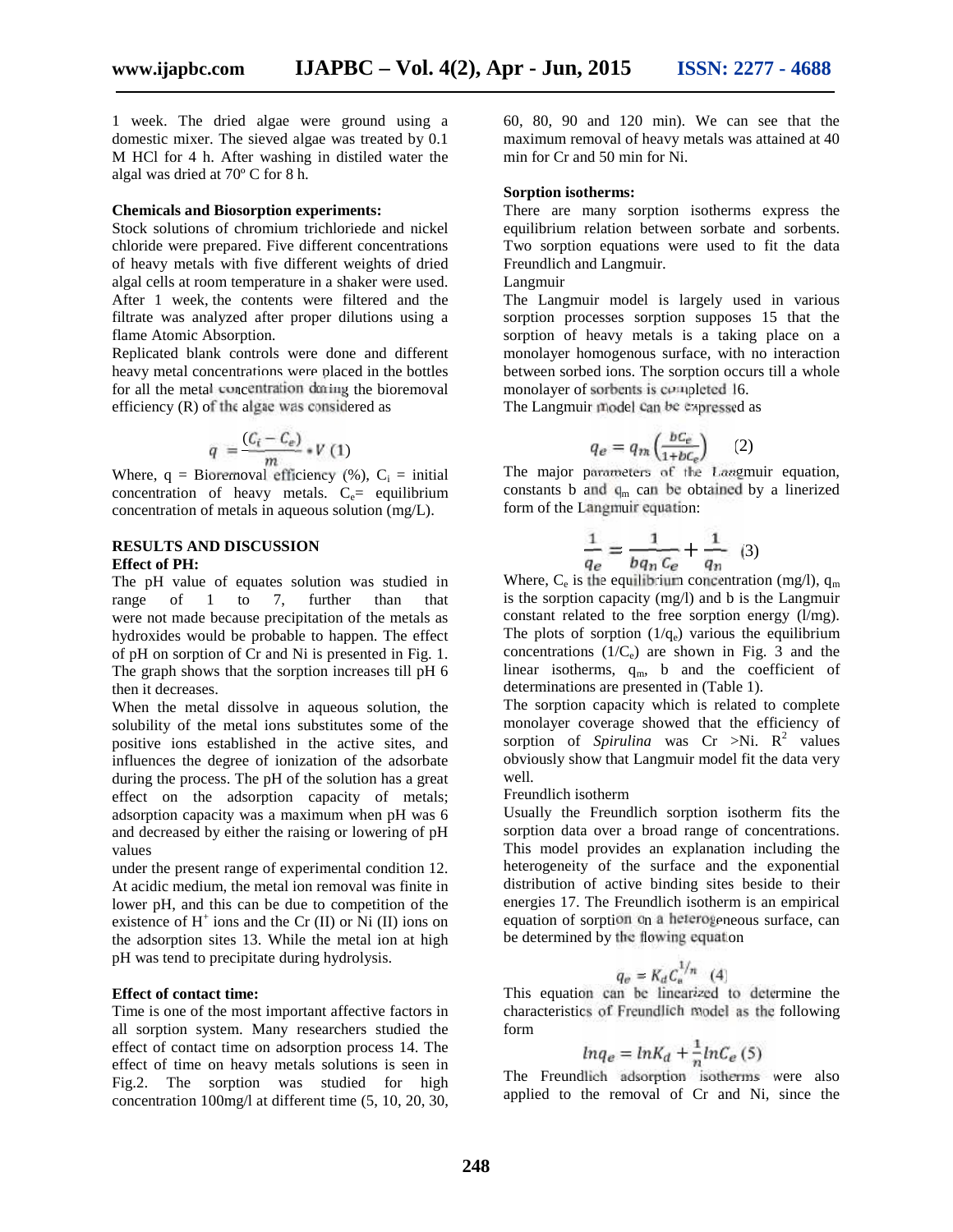adsorption phenomena depend on the charge density of cations, the diameter of hydrate cations is very important. The charge of the  $Cr$  ion is the  $(3^+)$  and Ni  $(2^+)$  ion, the ionic radius of Cr (III) (the smallest diameter) have maximum adsorption.  $K_d$  is a Freundlich constant indicates sorption capacity (mg/g) on heterogeneous sites with non-uniform distribution of energy level and the constant 1/n related to the intensity of the sorption. The sorption coefficient  $k_d$  that is linked to the energy of sorption for Cr and Ni was determined in table 1.

#### **CONCLUSION**

The tradition ways for removal of heavy metal ions in the wastewater are expensive methods. Also they can cause secondary contaminants and are not efficient for low concentrations. In this study the *Spirulina* algae were used to remove chromium and nickel. Adsorption has been shown to be an economically feasible alternative method for removing heavy metals from wastewater. The removal of Cr (III) and Ni (II) ions depend on the sorption process. Hence it increases with increasing the pH parameter of the sorbate. Sorption of Cr (III) and Ni (II) metal ions was fitted with Langmuir model rather than Freundlich model. The studies showed that *Spirulina* can be used as an alternative cheap way and efficient material to remove high toxic heavy metal ions from wastewater.

| Fitted parameters of adsorption onto Spirulina algae |                        |      |
|------------------------------------------------------|------------------------|------|
|                                                      | $\mathbf{C}\mathbf{r}$ | Ni   |
| Freundlich                                           |                        |      |
| $K_d(mg/g)$                                          | 29.4                   | 7.69 |
| 1/n                                                  | 0.37                   | 0.43 |
| $\mathbf{R}^2$                                       | 90                     | 91   |
| Langmuir                                             |                        |      |
| $q_m(mg/g)$                                          | 4.69                   | 2.96 |
| b(l/mg)                                              | 0.64                   | 0.73 |
| $\mathbf{R}^2$                                       | 99                     | 99   |

**Table 1 Fitted parameters of adsorption onto** *Spirulina* **algae**



Effect of pH on the sorption of Cr (III) and Ni (II) on to Spirulina algae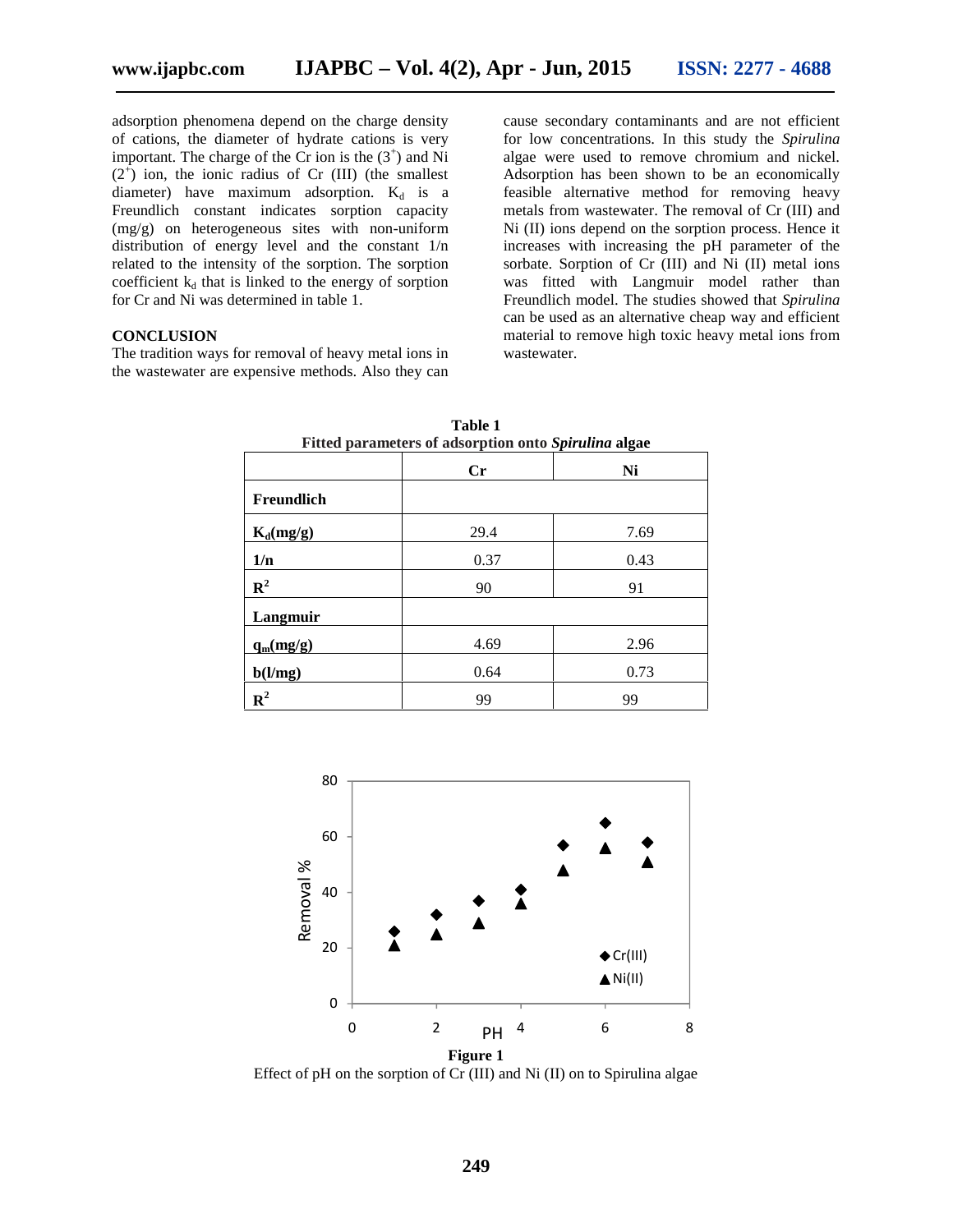

**Effect of time on the sorption of Cr (III) and Ni (II) on to Spirulina algae**



**Langmuir isotherm for adsorption of Cr (III) and Ni (II) on to Spirulina algae**



**Freundlich isotherm for adsorption of Cr (III) and Ni (II) on to Spirulina algae**